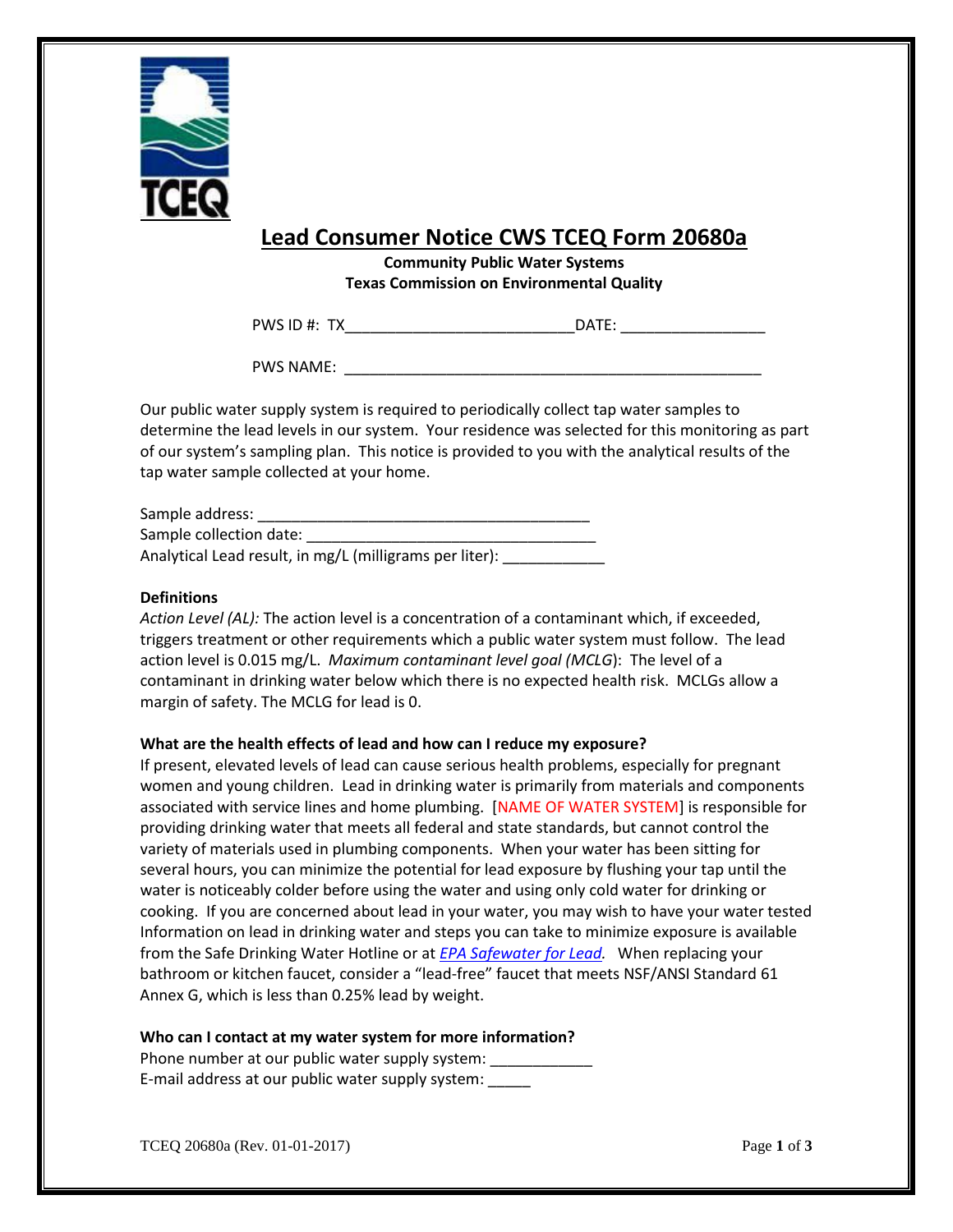

# **Lead Consumer Notice Certification Form 20680a**

PWS ID #: TX\_\_\_\_\_\_\_\_\_\_\_\_\_\_\_\_\_\_\_\_\_\_\_\_\_\_\_\_\_\_\_\_\_\_\_\_\_\_\_\_\_\_\_\_\_\_\_\_\_

PWS NAME: \_\_\_\_\_\_\_\_\_\_\_\_\_\_\_\_\_\_\_\_\_\_\_\_\_\_\_\_\_\_\_\_\_\_\_\_\_\_\_\_\_\_\_\_\_\_\_\_\_

Date(s) results were received from laboratory: \_\_\_\_\_\_\_\_\_\_\_\_\_\_\_\_\_\_\_\_\_\_\_\_\_\_\_\_\_\_\_\_\_ Monitoring Period to which the notice applies: \_\_\_\_\_\_\_\_\_\_\_\_\_\_\_\_\_\_\_\_\_\_\_\_\_\_\_\_\_\_\_\_\_ Date(s) results were provided to customers:

 tested. The water system also certifies that these results and the following information were The water system named above hereby certifies that its lead consumer notice has been provided to each person it serves at the specific sampling site from which the sample was provided to such persons within 30 days of receiving the test results from the laboratory:

Individual tap results from lead tap water monitoring carried out under the requirements of 30 TAC §290.117(j).

An explanation of the health effects of lead.

□ Steps that consumers can take to reduce exposure to lead in drinking water.

□

□

Contact Information for our water utility.

 these two terms. The maximum contaminant level goals and action levels for lead, and the definitions of

Certified by:

Name:

Title: \_\_\_\_\_\_\_\_\_\_\_\_\_\_\_\_\_\_\_\_\_\_\_\_\_\_\_\_\_\_\_\_\_\_\_\_\_\_\_\_\_\_\_\_\_\_\_\_\_\_\_\_\_

Phone: \_\_\_\_\_\_\_\_\_\_\_\_\_\_\_\_\_\_\_\_\_\_\_\_\_\_\_\_\_\_\_\_\_\_\_\_\_\_\_\_\_\_\_\_\_\_\_\_\_\_\_\_

TCEQ 20680a (Rev. 01-01-2017) Page **2** of **3**